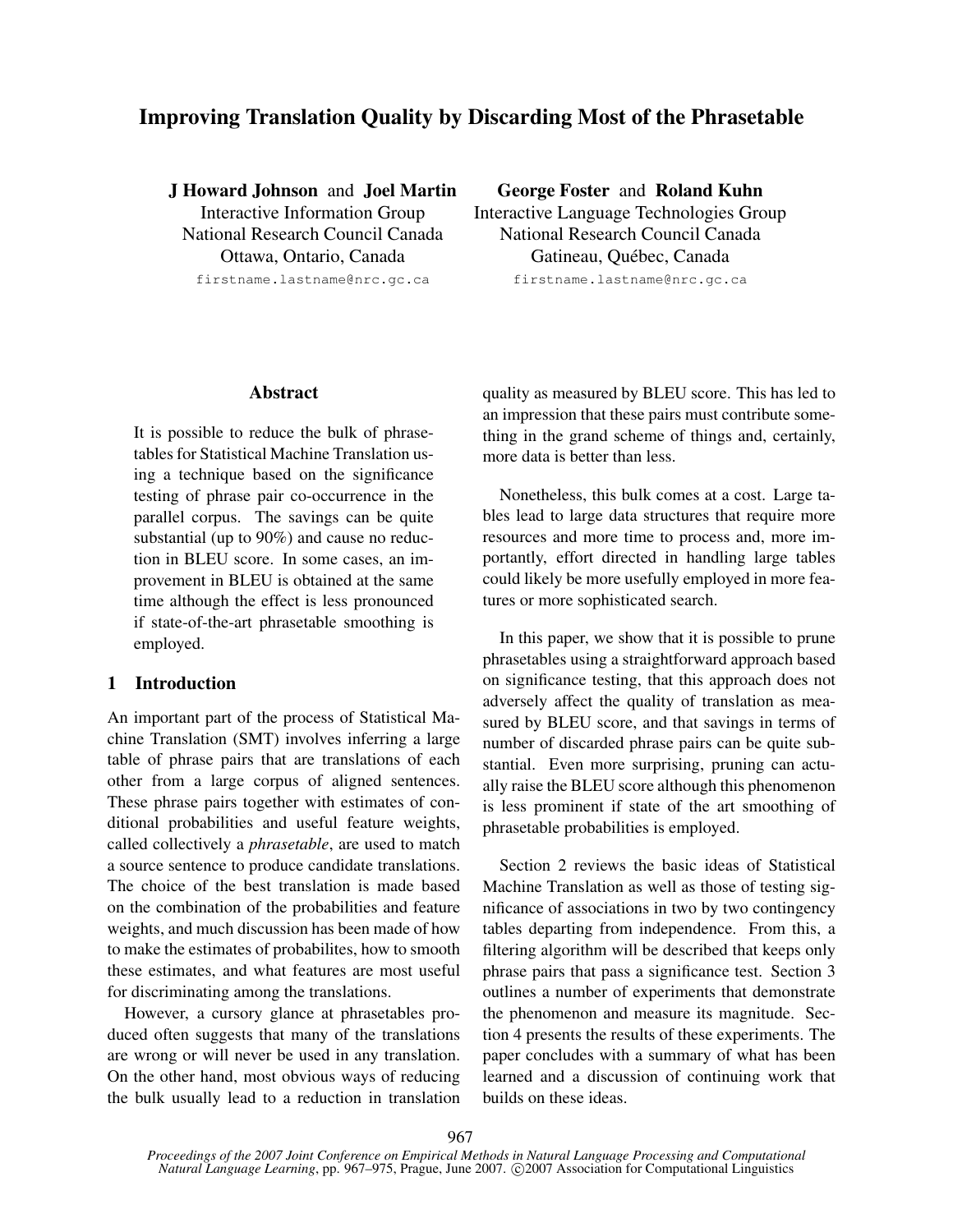#### 2 Background Theory

## 2.1 Our Approach to Statistical Machine **Translation**

We define a phrasetable as a set of source phrases  $(n$ grams)  $\tilde{s}$  and their translations (*m*-grams)  $\tilde{t}$ , along with associated translation probabilities  $p(\tilde{s}|\tilde{t})$  and  $p(\tilde{t}|\tilde{s})$ . These conditional distributions are derived from the joint frequencies  $c(\tilde{s}, \tilde{t})$  of source / target  $n, m$ -grams observed in a word-aligned parallel corpus. These joint counts are estimated using the phrase induction algorithm described in (Koehn et al., 2003), with symmetrized word alignments generated using IBM model 2 (Brown et al., 1993). Phrases are limited to 8 tokens in length  $(n, m \le 8)$ .

Given a source sentence s, our phrase-based SMT system tries to find the target sentence  $\hat{t}$  that is the most likely translation of s. To make search more efficient, we use the Viterbi approximation and seek the most likely combination of t and its alignment a with s, rather than just the most likely t:

$$
\hat{\mathbf{t}} = \operatorname*{argmax}_{\mathbf{t}} p(\mathbf{t}|\mathbf{s}) \approx \operatorname*{argmax}_{\mathbf{t}, \mathbf{a}} p(\mathbf{t}, \mathbf{a}|\mathbf{s}),
$$

where  $\mathbf{a} = (\tilde{s}_1, \tilde{t}_1, j_1), ..., (\tilde{s}_K, \tilde{t}_K, j_K)$ ;  $\tilde{t}_k$  are target phrases such that  $\mathbf{t} = \tilde{t}_1...\tilde{t}_K$ ;  $\tilde{s}_k$  are source phrases such that  $\mathbf{s} = \tilde{s}_{j_1} \dots \tilde{s}_{j_K}$ ; and  $\tilde{s}_k$  is the translation of the kth target phrase  $\tilde{t}_k$ .

To model  $p(\mathbf{t}, \mathbf{a} | \mathbf{s})$ , we use a standard loglinear approach:

$$
p(\mathbf{t}, \mathbf{a} | \mathbf{s}) \propto \exp \left[\sum_i \lambda_i f_i(\mathbf{s}, \mathbf{t}, \mathbf{a})\right]
$$

where each  $f_i(\mathbf{s}, \mathbf{t}, \mathbf{a})$  is a feature function, and weights  $\lambda_i$  are set using Och's algorithm (Och, 2003) to maximize the system's BLEU score (Papineni et al. , 2001) on a development corpus. The features used are: the length of t; a single-parameter distortion penalty on phrase reordering in  $a$ , as described in (Koehn et al., 2003); phrase translation model probabilities; and 4-gram language model probabilities  $\log p(\mathbf{t})$ , using Kneser-Ney smoothing as implemented in the SRILM toolkit (Stolcke, 2002).

Phrase translation model probabilities are features of the form:

$$
\log p(\mathbf{s}|\mathbf{t}, \mathbf{a}) \approx \sum_{k=1}^{K} \log p(\tilde{s}_k | \tilde{t}_k)
$$

i.e., we assume that the phrases  $\tilde{s}_k$  specified by a are conditionally independent, and depend only on their aligned phrases  $\tilde{t}_k$ .

The "forward" phrase probabilities  $p(\tilde{t}|\tilde{s})$  are not used as features, but only as a filter on the set of possible translations: for each source phrase  $\tilde{s}$  that matches some ngram in s, only the 30 top-ranked translations  $\tilde{t}$  according to  $p(\tilde{t}|\tilde{s})$  are retained. One of the reviewers has pointed out correctly that taking only the top 30 translations will interact with the subject under study; however, this pruning technique has been used as a way of controlling the width of our beam search and rebalancing search parameters would have complicated this study and taken it away from our standard practice.

The phrase translation model probabilities are smoothed according to one of several techniques as described in (Foster et al., 2006) and identified in the discussion below.

## 2.2 Significance testing using two by two contingency tables

Each phrase pair can be thought of as am  $n, m$ -gram  $(\tilde{s}, \tilde{t})$  where  $\tilde{s}$  is an *n*-gram from the source side of the corpus and  $\tilde{t}$  is an m-gram from the target side of the corpus.

We then define:  $C(\tilde{s}, \tilde{t})$  as the number of parallel sentences that contain one or more occurrences of  $\tilde{s}$  on the source side and  $\tilde{t}$  on the target side;  $C(\tilde{s})$ the number of parallel sentences that contain one or more occurrences of  $\tilde{s}$  on the source side; and  $C(\tilde{t})$ the number of parallel sentences that contain one or more occurrences of  $\tilde{t}$  on the target side. Together with  $N$ , the number of parallel sentences, we have enough information to draw up a two by two contingency table representing the unconditional relationship between  $\tilde{s}$  and  $\tilde{t}$ . This table is shown in Table 1.

A standard statistical technique used to assess the importance of an association represented by a contingency table involves calculating the probability that the observed table or one that is more extreme could occur by chance assuming a model of independence. This is called a significance test. Introductory statistics texts describe one such test called the Chi-squared test.

There are other tests that more accurately apply to our small tables with only two rows and columns.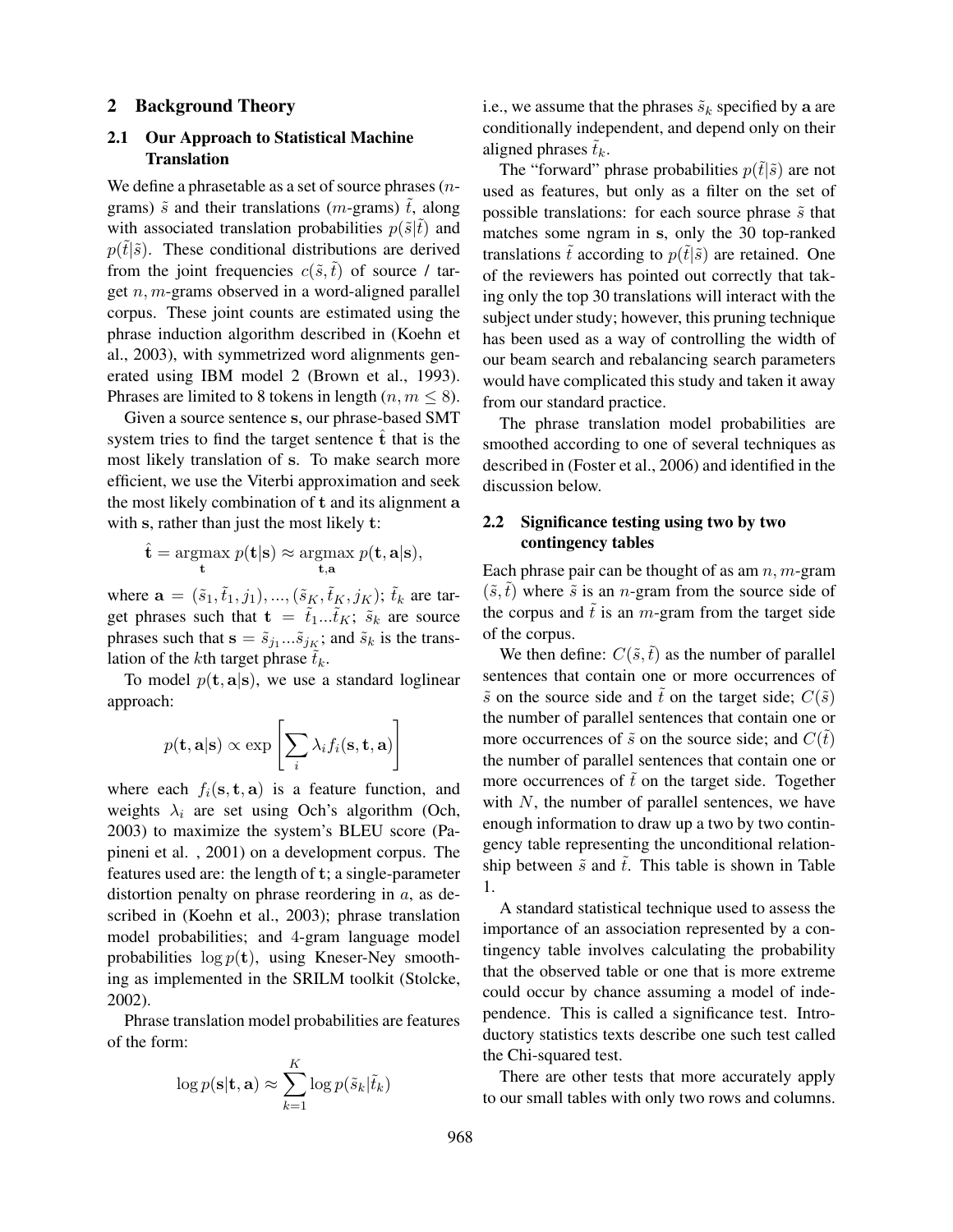Table 1: Two by two contingency table for  $\tilde{s}$  and  $\tilde{t}$ 

| $C(\tilde{s},\tilde{t})$ | $C(\tilde{s})-C(\tilde{s},\tilde{t})$                                                                                   | $C(\tilde{s})$ |
|--------------------------|-------------------------------------------------------------------------------------------------------------------------|----------------|
|                          | $C(\tilde{t}) - C(\tilde{s}, \tilde{t})$ $N - C(\tilde{s}) - C(\tilde{t}) + C(\tilde{s}, \tilde{t})$ $N - C(\tilde{s})$ |                |
| $C(\tilde{t})$           | $N - C(\tilde{t})$                                                                                                      |                |

In particular, Fisher's exact test calculates probability of the observed table using the hypergeometric distibution.

$$
p_h(C(\tilde{s},\tilde{t})) = \frac{\binom{C(\tilde{s})}{C(\tilde{s},\tilde{t})} \binom{N - C(\tilde{s})}{C(\tilde{t}) - C(\tilde{s},\tilde{t})}}{\binom{N}{C(\tilde{t})}}
$$

The p-value associated with our observed table is then calculated by summing probabilities for tables that have a larger  $C(\tilde{s},\tilde{t})$ ).

$$
\text{p-value}(C(\tilde{s},\tilde{t})) = \sum_{k=C(\tilde{s},\tilde{t})}^{\infty} p_h(k)
$$

This probability is interpreted as the probability of observing by chance an association that is at least as strong as the given one and hence its significance. Agresti (1996) provides an excellent introduction to this topic and the general ideas of significance testing in contingency tables.

Fisher's exact test of significance is considered a gold standard since it represents the precise probabilities under realistic assumptions. Tests such as the Chi-squared test or the log-likelihood-ratio test (yet another approximate test of significance) depend on asymptotic assumptions that are often not valid for small counts.

Note that the count  $C(\tilde{s},\tilde{t})$  can be larger or smaller than  $c(\tilde{s}, \tilde{t})$  discussed above. In most cases, it will be larger, because it counts all co-occurrences of  $\tilde{s}$  with  $\tilde{t}$  rather than just those that respect the word alignment. It can be smaller though because multiple co-occurrences can occur within a single aligned sentence pair and be counted multiple times in  $c(\tilde{s}, \tilde{t})$ . On the other hand,  $C(\tilde{s}, \tilde{t})$  will not count all of the possible ways that an  $n$ ,  $m$ -gram match can occur within a single sentence pair; it will count the match only once per sentence pair in which it occurs.

Moore (2004) discusses the use of significance testing of word associations using the loglikelihood-ratio test and Fisher's exact test. He shows that Fisher's exact test is often a practical method if a number of techniques are followed:

- 1. approximating the logarithms of factorials using commonly available numerical approximations to the log gamma function,
- 2. using a well-known recurrence for the hypergeometic distribution,
- 3. noting that few terms usually need to be summed, and
- 4. observing that convergence is usually rapid.

#### 2.3 Significance pruning

The idea behind significance pruning of phrasetables is that not all of the phrase pairs in a phrasetable are equally supported by the data and that many of the weakly supported pairs could be removed because:

- 1. the chance of them occurring again might be low, and
- 2. their occurrence in the given corpus may be the result of an artifact (a combination of effects where several estimates artificially compensate for one another). This concept is usually referred to as overfit since the model fits aspects of the training data that do not lead to improved prediction.

Phrase pairs that cannot stand on their own by demonstrating a certain level of significance are suspect and removing them from the phrasetable may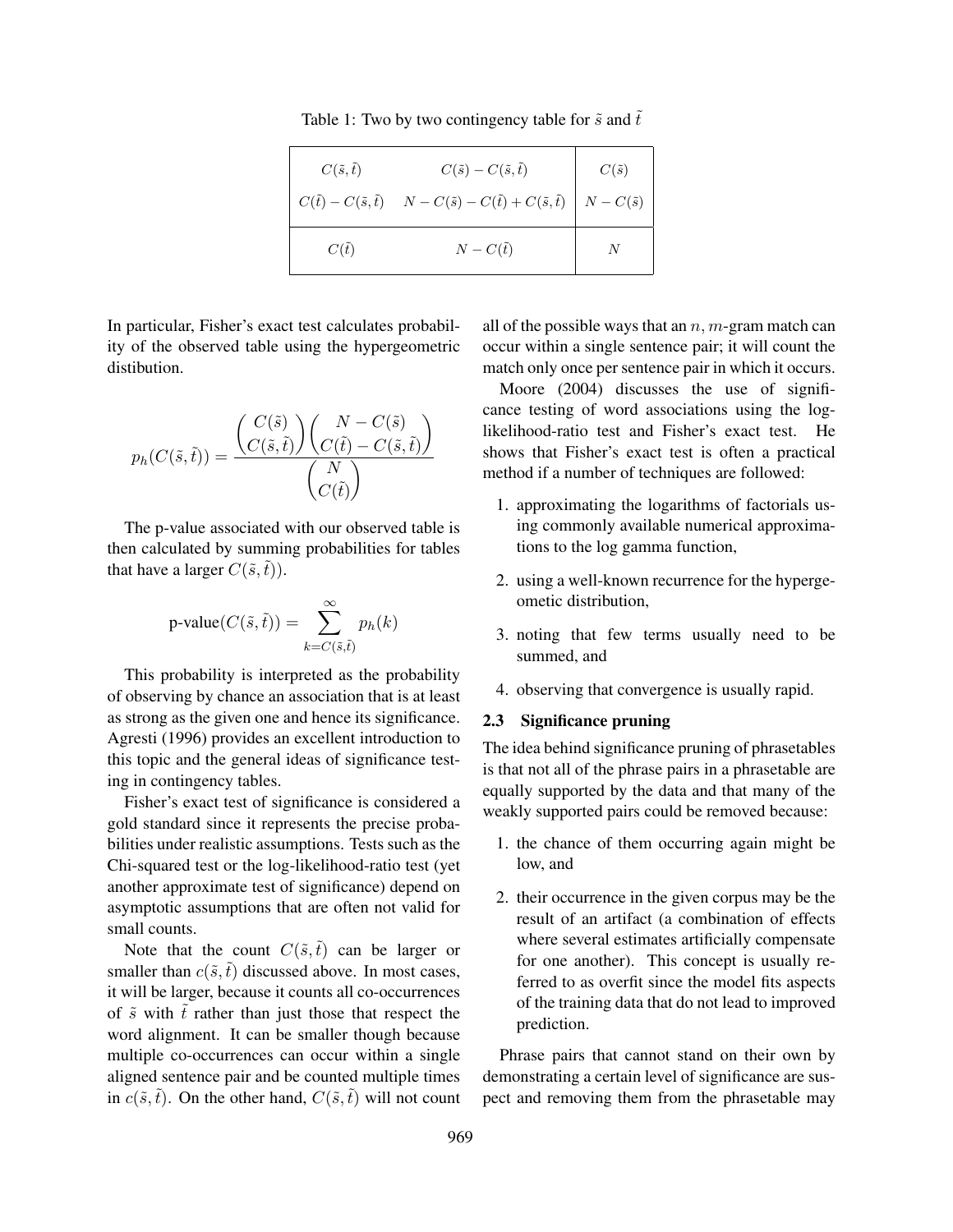be beneficial in terms of reducing the size of data structures. This will be shown to be the case in rather general terms.

Note that this pruning may and quite often will remove all of the candidate translations for a source phrase. This might seem to be a bad idea but it must be remembered that deleting longer phrases will allow combinations of shorter phrases to be used and these might have more and better translations from the corpus. Here is part of the intuition about how phrasetable smoothing may interact with phrasetable pruning: both are discouraging longer but infrequent phrases from the corpus in favour of combinations of more frequent, shorter phrases.

Because the probabilities involved below will be so incredibly tiny, we will work instead with the negative of the natural logs of the probabilities. Thus instead of selecting phrase pairs with a p-value less than  $\exp(-20)$ , we will select phrase pairs with a negative-log-p-value greater than 20. This has the advantage of working with ordinary-sized numbers and the happy convention that bigger means more pruning.

## 2.4  $C(\tilde{s},\tilde{t}) = 1$ , 1-1-1 Tables and the  $\alpha$ Threshold

An important special case of a table occurs when a phrase pair occurs exactly once in the corpus, and each of the component phrases occurs exactly once in its side of the parallel corpus.

These phrase pairs will be referred to as 1-1-1 phrase pairs and the corresponding tables will be called 1-1-1 contingency tables because  $C(\tilde{s}) = 1$ ,  $C(\tilde{t}) = 1$ , and  $C(\tilde{s}, \tilde{t}) = 1$ .

Moore (2004) comments that the p-value for these tables under Fisher's exact test is  $1/N$ . Since we are using thresholds of the negative logarithm of the pvalue, the value  $\alpha = log(N)$  is a useful threshold to consider.

In particular,  $\alpha + \epsilon$  (where  $\epsilon$  is an appropriately small positive number) is the smallest threshold that results in none of the 1-1-1 phrase pairs being included. Similarly,  $\alpha - \epsilon$  is the largest threshold that results in all of the 1-1-1 phrase pairs being included. Because 1-1-1 phrase pairs can make up a large part of the phrase table, this is important observation for its own sake.

Since the contingency table with  $C(\tilde{s},\tilde{t}) = 1$  hav-

ing the greatest significance (lowest p-value) is the 1-1-1 table, using the threshold of  $\alpha + \epsilon$  can be used to exclude all of the phrase pairs occurring exactly once  $(C(\tilde{s},\tilde{t}) = 1)$ .

The common strategy of deleting all of the 1 count phrase pairs is very similar in effect to the use of the  $\alpha + \epsilon$  threshold.

## 3 Experiments

#### 3.1 WMT06

The corpora used for most of these experiments are publicly available and have been used for a number of comparative studies (Workshop on Statistical Machine Translation, 2006). Provided as part of the materials for the shared task are parallel corpora for French–English, Spanish–English, and German– English as well as language models for English, French, Spanish, and German. These are all based on the Europarl resources (Europarl, 2003).

The only change made to these corpora was to convert them to lowercase and to Unicode UTF-8. Phrasetables were produced by symmetrizing IBM2 conditional probabilities as described above.

The phrasetables were then used as a list of *n*, *m*-grams for which counts  $C(\tilde{s}, \tilde{t})$ ,  $C(\tilde{s})$ , and  $C(\tilde{t})$  were obtained. Negative-log-p-values under Fisher's exact test were computed for each of the phrase pairs in the phrasetable and the entry was censored if the negative-log-p-value for the test was below the pruning threshold. The entries that are kept are ones that are highly significant.

A number of combinations involving many different pruning thresholds were considered: no pruning, 10,  $\alpha - \epsilon$ ,  $\alpha + \epsilon$ , 15, 20, 25, 50, 100, and 1000. In addition, a number of different phrasetable smoothing algorithms were used: no smoothing, Good-Turing smoothing, Kneser-Ney 3 parameter smoothing and the loglinear mixture involving two features called Zens-Ney (Foster et al., 2006).

#### 3.2 Chinese

To test the effects of significance pruning on larger corpora, a series of experiments was run on a much larger corpus based on that distributed for MT06 Chinese–English (NIST MT, 2006). Since the objective was to assess how the method scaled we used our preferred phrasetable smoothing technique of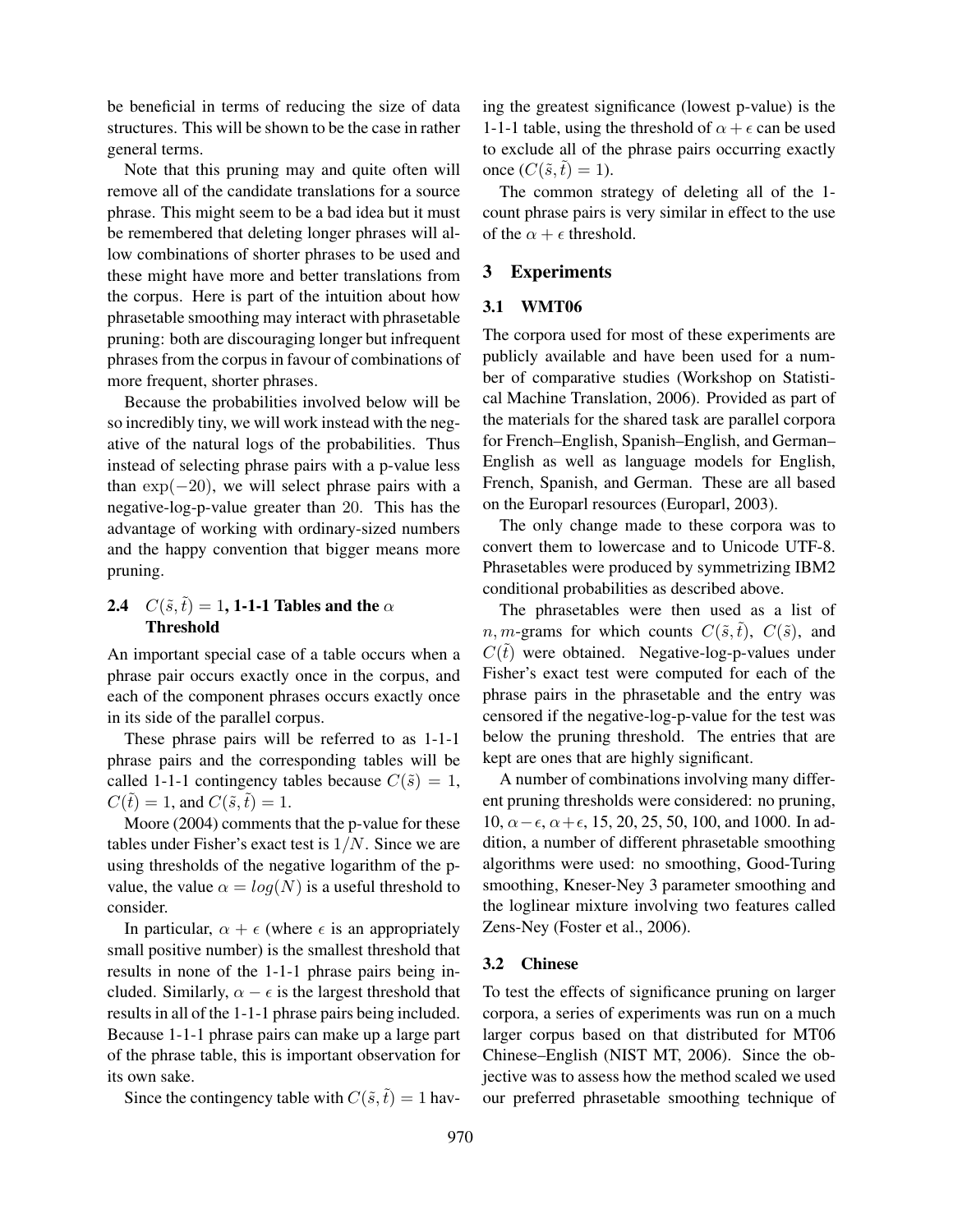BLEU by Pruning Threshold



Phrasetable Size by Pruning Threshold



BLEU by Phrasetable Size



Figure 1: WMT06: Results for French  $\longrightarrow$  English. [to separate the curves, graphs for smoothed methods are shifted by  $+1$ ,  $+2$ , or  $+3$  BLEU points]

Table 2: Corpus Sizes and  $\alpha$  Values

|                                    | number of<br>parallel sentences | $\alpha$   |
|------------------------------------|---------------------------------|------------|
| WMT06: fr $\longleftrightarrow$ en | 688.031                         | 13.4415892 |
| WMT06: es $\longleftrightarrow$ en | 730,740                         | 13.501813  |
| WMT06: de $\longleftrightarrow$ en | 751.088                         | 13.5292781 |
| Chinese–English: best              | 3,164,228                       | 14.9674197 |
| Chinese–English: UN-v2             | 4.979.345                       | 15.4208089 |

Zens-Ney and separated our corpus into two phrasetables, one based on the UN corpus and the other based on the best of the remaining parallel corpora available to us.

Different pruning thresholds were considered: no pruning, 14, 16, 18, 20, and 25. In addition, another more aggressive method of pruning was attempted. Moore points out, correctly, that phrase pairs that occur in only one sentence pair, (  $C(\tilde{s}, \tilde{t}) = 1$  ), are less reliable and might require more special treatment. These are all pruned automatically at thresholds of 16 and above but not at threshold of 14. A special series of runs was done for threshold 14 with all of these singletons removed to see whether at these thresholds it was the significance level or the pruning of phrase pairs with ( $C(\tilde{s},\tilde{t}) = 1$ ) that was more important. This is identified as  $14'$  in the results.

## 4 Results

The results of the experiments are described in Tables 2 through 6.

Table 2 presents the sizes of the various parallel corpora showing the number of parallel sentences, N, for each of the experiments, together with the  $\alpha$ thresholds ( $\alpha = \log(N)$ ).

Table 3 shows the sizes of the phrasetables that result from the various pruning thresholds described for the WMT06 data. It is clear that this is extremely aggressive pruning at the given levels.

Table 4 shows the corresponding phrasetable sizes for the large corpus Chinese–English data. The pruning is not as aggressive as for the WMT06 data but still quite sizeable.

Tables 5 and 6 show the main results for the WMT06 and the Chinese–English large corpus experiments. To make these results more graphic, Figure 1 shows the  $French \longrightarrow English$  data from the WMT06 results in the form of three graphs. Note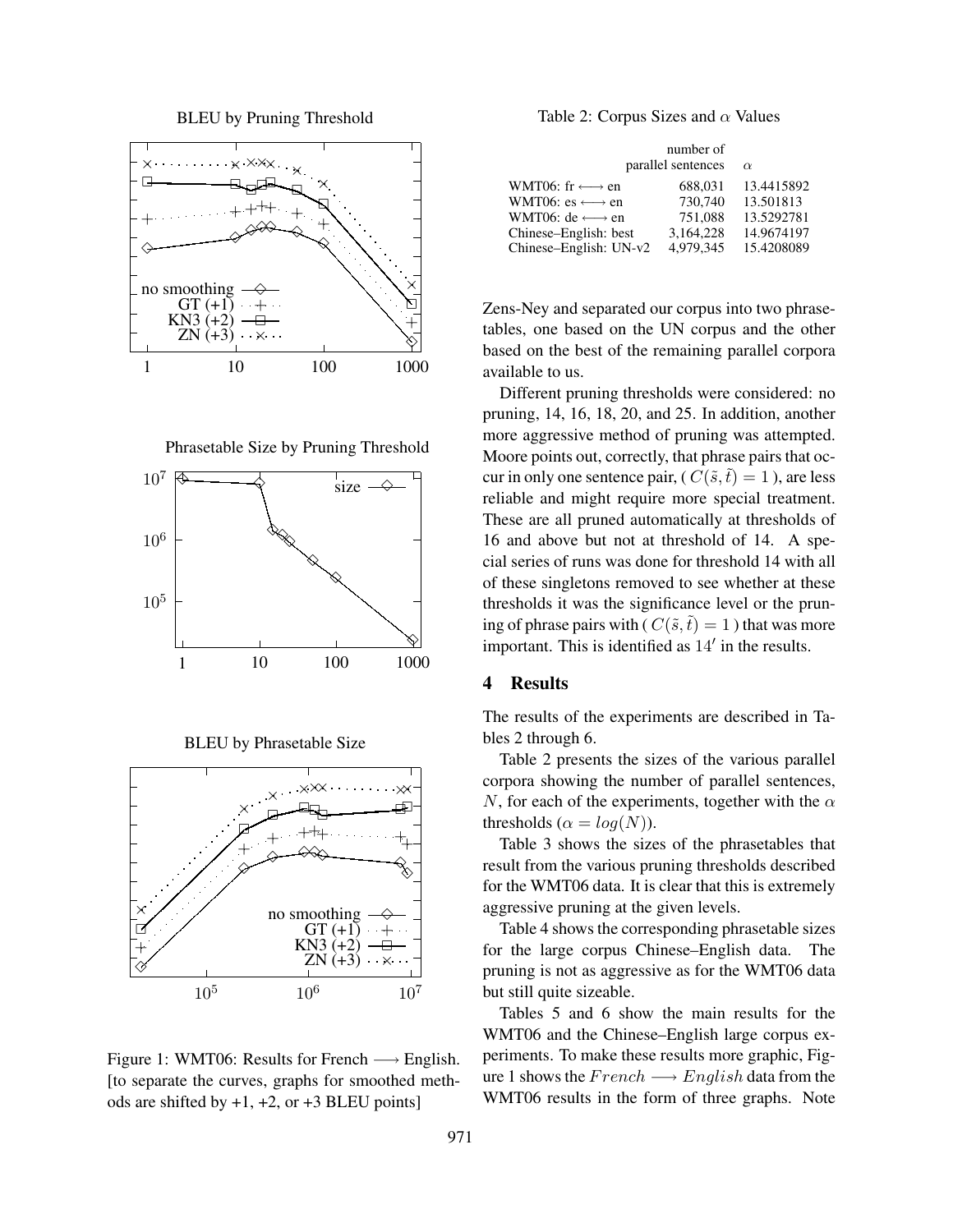| 6.954.243<br>100%<br>5,849,593<br>84.1% |
|-----------------------------------------|
|                                         |
|                                         |
| 4.357.620<br>62.7%                      |
| 1,163,296<br>16.7%                      |
| 1,115,559<br>16.0%                      |
| 928,855<br>13.4%                        |
| 732,230<br>$10.5\%$                     |
| 365,118<br>5.3%                         |
| 189,655<br>2.7%                         |
| 16.467<br>0.2%                          |
|                                         |

Table 3: WMT06: Distinct phrase pairs by pruning threshold

Table 4: Chinese–English: Distinct phrase pairs by pruning threshold

| threshold                                  | <b>best</b> |       | $UN-v2$    |       |  |  |
|--------------------------------------------|-------------|-------|------------|-------|--|--|
| none                                       | 18,858,589  | 100%  | 20,228,273 | 100%  |  |  |
| 14                                         | 7.666.063   | 40.7% | 13.276.885 | 65.6% |  |  |
| 16                                         | 4,280,845   | 22.7% | 7,691,660  | 38.0% |  |  |
| 18                                         | 4,084,167   | 21.7% | 7,434,939  | 36.8% |  |  |
| 20                                         | 3,887,397   | 20.6% | 7.145.827  | 35.3% |  |  |
| 25                                         | 3,403,674   | 18.0% | 6,316,795  | 31.2% |  |  |
| also pruning $C(\tilde{s}, \tilde{t}) = 1$ |             |       |            |       |  |  |
| 14'                                        | 4,477,920   | 23.7% | 7.917.062  | 39.1% |  |  |

that an artificial separation of 1 BLEU point has been introduced into these graphs to separate them. Without this, they lie on top of each other and hide the essential point. In compensation, the scale for the BLEU co-ordinate has been removed.

These results are summarized in the following subsections.

#### 4.1 BLEU as a function of threshold

In tables 5 and 6, the largest BLEU score for each set of runs has been marked in bold font. In addition, to highlight that there are many near ties for largest BLEU, all BLEU scores that are within 0.1 of the best are also marked in bold.

When this is done it becomes clear that pruning at a level of 20 for the WMT06 runs would not reduce BLEU in most cases and in many cases would actually increase it. A pruning threshold of 20 corresponds to discarding roughly 90% of the phrasetable.

For the Chinese–English large corpus runs, a level of 16 seems to be about the best with a small increase in BLEU and a  $60\% - 70\%$  reduction in the size of the phrasetable.

#### 4.2 BLEU as a function of depth of pruning

Another view of this can be taken from Tables 5 and 6. The fraction of the phrasetable retained is a more or less simple function of pruning threshold as shown in Tables 3 and 4. By including the percentages in Tables 5 and 6, we can see that BLEU goes up as the fraction approaches between 20% and 30%.

This seems to be a relatively stable observation across the experiments. It is also easily explained by its strong relationship to pruning threshold.

## 4.3 Large corpora

Table 6 shows that this is not just a small corpus phenomenon. There is a sizeable benefit both in phrasetable reduction and a modest improvement to BLEU even in this case.

## 4.4 Is this just the same as phrasetable smoothing?

One question that occurred early on was whether this improvement in BLEU is somehow related to the improvement in BLEU that occurs with phrasetable smoothing.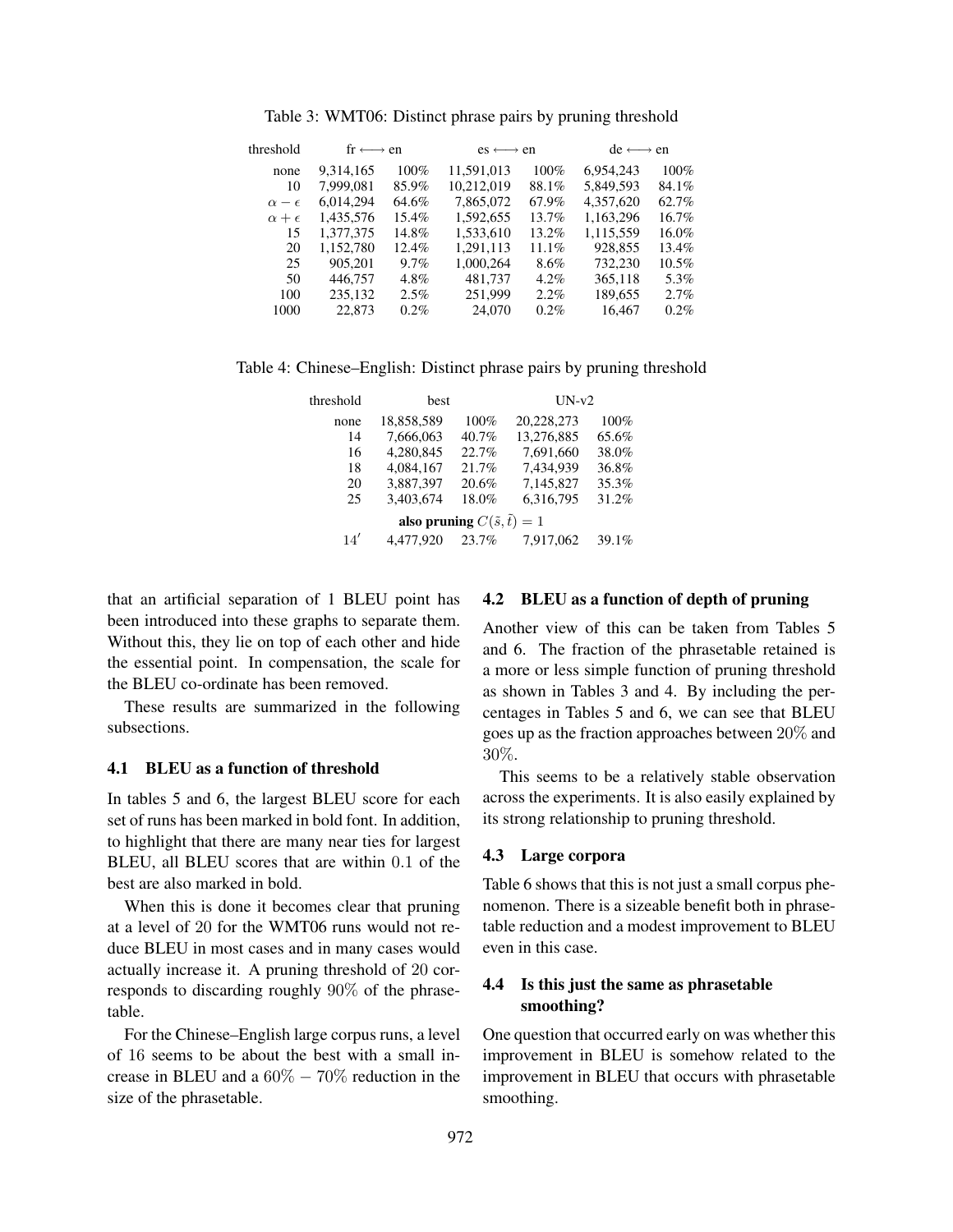It appears that the answer is, in the main, yes, although there is definitely something else going on. It is true that the benefit in terms of BLEU is lessened for better types of phrasetable smoothing but the benefit in terms of the reduction in bulk holds. It is reassuring to see that no harm to BLEU is done by removing even 80% of the phrasetable.

## **4.5** Comment about  $C(\tilde{s},\tilde{t}) = 1$

Another question that came up is the role of phrase pairs that occur only once:  $C(\tilde{s}, \tilde{t}) = 1$ . In particular as discussed above, the most significant of these are the 1-1-1 phrase pairs whose components also only occur once:  $C(\tilde{s}) = 1$ , and  $C(\tilde{t}) = 1$ . These phrase pairs are amazingly frequent in the phrasetables and are pruned in all of the experiments except when pruning threshold is equal to 14.

The Chinese–English large corpus experiments give us a good opportunity to show that significance level seems to be more an issue than the case that  $C(\tilde{s},\tilde{t})=1.$ 

Note that we could have kept the phrase pairs whose marginal counts were greater than one but most of these are of lower significance and likely are pruned already by the threshold. The given configuration was considered the most likely to yield a benefit and its poor performance led to the whole idea being put aside.

## 5 Conclusions and Continuing Work

To sum up, the main conclusions are five in number:

- 1. Phrasetables produced by the standard Diag-And method (Koehn et al., 2003) can be aggressively pruned using significance pruning without worsening BLEU.
- 2. If phrasetable smoothing is not done, the BLEU score will improve under aggressive significance pruning.
- 3. If phrasetable smoothing is done, the improvement is small or negligible but there is still no loss on aggressive pruning.
- 4. The preservation of BLEU score in the presence of large-scale pruning is a strong effect in small and moderate size phrasetables, but occurs also in much larger phrasetables.

5. In larger phrasetables based on larger corpora, the percentage of the table that can be discarded appears to decrease. This is plausible since a similar effect (a decrease in the benefit of smoothing) has been noted with phrasetable smoothing (Foster et al., 2006). Together these results suggest that, for these corpus sizes, the increase in the number of strongly supported phrase pairs is greater than the increase in the number of poorly supported pairs, which agrees with intuition.

Although there may be other approaches to pruning that achieve a similar effect, the use of Fisher's exact test is mathematically and conceptually one of the simplest since it asks a question separately for each phrase pair: "Considering this phase pair in isolation of any other analysis on the corpus, could it have occurred plausibly by purely random processes inherent in the corpus construction?" If the answer is "Yes", then it is hard to argue that the phrase pair is an association of general applicability from the evidence in this corpus alone.

Note that the removal of 1-count phrase pairs is subsumed by significance pruning with a threshold greater than  $\alpha$  and many of the other simple approaches (from an implementation point of view) are more difficult to justify as simply as the above significance test. Nonetheless, there remains work to do in determining if computationally simpler approaches do as well. Moore's work suggests that log-likelihood-ratio would be a cheaper and accurate enough alternative, for example.

We will now return to the interaction of the selection in our beam search of the top 30 candidates based on forward conditional probabilities. This will affect our results but most likely in the following manner:

- 1. For very small thresholds, the beam will become much wider and the search will take much longer. In order to allow the experiments to complete in a reasonable time, other means will need to be employed to reduce the choices. This reduction will also interact with the significance pruning but in a less understandable manner.
- 2. For large thresholds, there will not be 30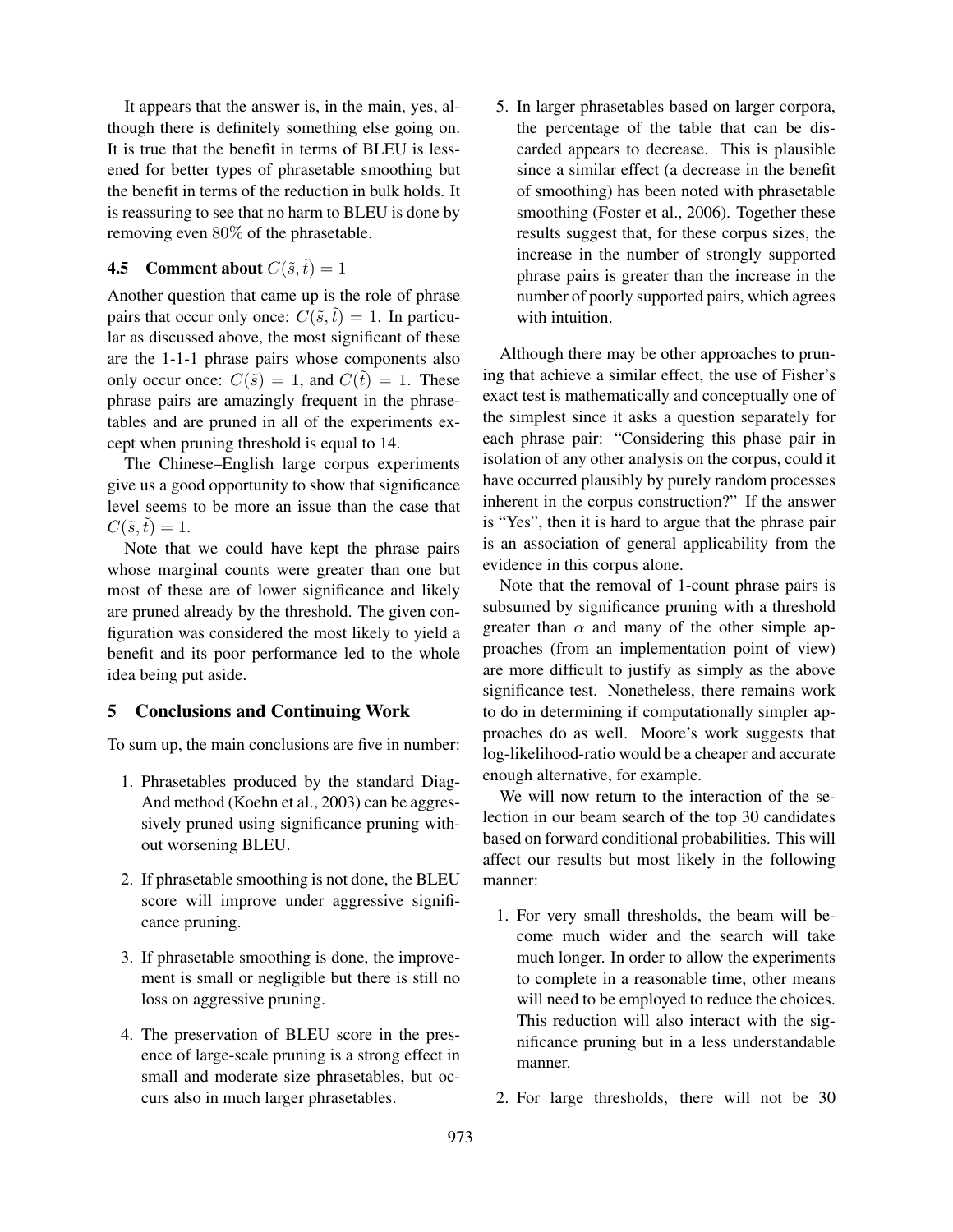choices and so there will be no effect.

3. For intermediate thresholds, the extra pruning might reduce BLEU score but by a small amount because most of the best choices are included in the search.

Using thresholds that remove most of the phrasetable would no doubt qualify as large thresholds so the question is addressing the true shape of the curve for smaller thresholds and not at the expected operating levels. Nonetheless, this is a subject for further study, especially as we consider alternatives to our "filter 30" approach for managing beam width.

There are a number of important ways that this work can and will be continued. The code base for taking a list of  $n, m$ -grams and computing the required frequencies for signifance evaluation can be applied to related problems. For example, skip-ngrams (n-grams that allow for gaps of fixed or variable size) may be studied better using this approach leading to insight about methods that weakly approximate patterns.

The original goal of this work was to better understand the character of phrasetables, and it remains a useful diagnostic technique. It will hopefully lead to more understanding of what it takes to make a good phrasetable especially for languages that require morphological analysis or segmentation to produce good tables using standard methods.

The negative-log-p-value promises to be a useful feature and we are currently evaluating its merits.

#### 6 Acknowledgement

This material is based upon work supported by the Defense Advanced Research Projects Agency (DARPA) under Contract No. HR0011-06-C-0023. Any opinions, findings and conclusions or recommendations expressed in this material are those of the authors and do not necessarily reflect the views of the Defense Advanced Research Projects Agency (DARPA)."

#### **References**

Alan Agresti. 1996. An Introduction to Categorical Data Analysis. Wiley.

- Peter F. Brown, Stephen A. Della Pietra, Vincent J. Della Pietra and Robert L. Mercer. 1993. The Mathematics of Statistical Machine Translation: Parameter estimation. *Computational Linguistics*, 19(2):263–312, June.
- Philipp Koehn 2003. Europarl: A Multilingual Corpus for Evaluation of Machine Translation. Unpublished draft. see http://www.iccs.inf.ed.ac.uk/˜pkoehn /publications/europarl.pdf
- George Foster, Roland Kuhn, and Howard Johnson. 2006. Phrasetable Smoothing for Statistical Machine Translation. In *Proceedings of the 2006 Conference on Empirical Methods in Natural Language Processing*, Sydney, Australia.
- Reinhard Kneser and Hermann Ney. 1995. Improved backing-off for m-gram language modeling. In *Proceedings of the International Conference on Acoustics, Speech, and Signal Processing (ICASSP) 1995*, pages 181–184, Detroit, Michigan. IEEE.
- Philipp Koehn, Franz Josef Och, and Daniel Marcu. 2003. Statistical phrase-based translation. In Eduard Hovy, editor, *Proceedings of the Human Language Technology Conference of the North American Chapter of the Association for Computational Linguistics*, pages 127–133, Edmonton, Alberta, Canada, May. NAACL.
- Robert C. Moore. 2004. On Log-Likelihood-Ratios and the Significance of Rare Events. In *Proceedings of the 2004 Conference on Empirical Methods in Natural Language Processing*, Barcelona, Spain.
- NIST. 2006. NIST MT Benchmark Test. see http://www.nist.gov/speech/tests/mt/
- Franz Josef Och. 2003. Minimum error rate training for statistical machine translation. In *Proceedings of the 41th Annual Meeting of the Association for Computational Linguistics(ACL)*, Sapporo, July.
- Kishore Papineni, Salim Roukos, Todd Ward, and Wei-Jing Zhu. 2001. BLEU: A method for automatic evaluation of Machine Translation. Technical Report RC22176, IBM, September.
- NAACL Workshop on Statistical Machine Translation. 2006. see http://www.statmt.org/wmt06/
- Andreas Stolcke. 2002. SRILM an extensible language modeling toolkit. In *Proceedings of the 7th International Conference on Spoken Language Processing (ICSLP) 2002*, Denver, Colorado, September.
- Richard Zens and Hermann Ney. 2004. Improvements in phrase-based statistical machine translation. In *Proceedings of Human Language Technology Conference / North American Chapter of the ACL*, Boston, May.